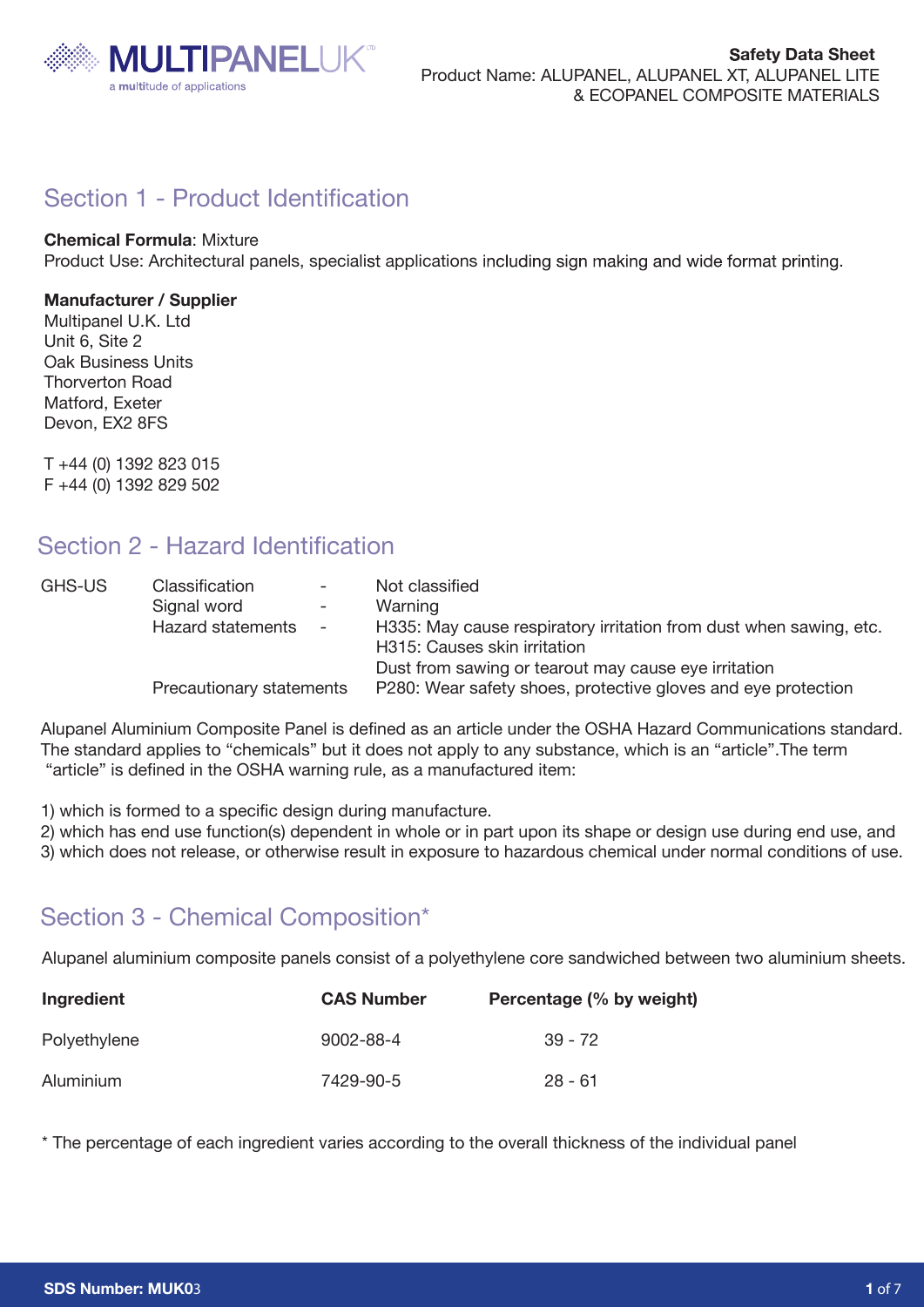

# Section 4 - First Aid Measures

## **First Aid: Eyes**

Dust from processing: flush eyes carefully with plenty of water or saline for at least 15 minutes. If present, remove contact lenses if easy to do so. Consult a physician.

### **First Aid: Skin**

Dust from processing: wash skin with soap and water for at least 15 minutes. Consult a physician if irritation persists. Molten polymer: If molten polymer gets on skin, cool rapidly with cold water. Do not attempt to peel material from skin. Get medical treatment for thermal burns.

### **First Aid: Inhalation**

Dust from processing: remove to fresh air. If unconscious or severely injured, check for clear airway, breathing and presence of pulse. Perform CPR if there is no pulse or respiration. Consult a physician.

# Section 5 - Fire Fighting Measures

## **Flammable / Combustible Properties**

This product does not present fire or explosion hazards as shipped. Small chips, turnings, dust and fines from processing may be readily ignitable.

#### **Fire / Explosion**

May be a potential hazard under the following conditions:

- Dust or fines dispersed in the air can be explosive. Even a minor dust cloud can explode violently. ï
- Chips, dust or fines in contact with water can generate flammable / explosive hydrogen gas. Hydrogen gas could present an explosion hazard in confined or poorly ventilated spaces. ï
- Dust or fines in contact with metal oxides (e.g. rust). A thermite reaction, with considerable heat generation, can be initiated by a weak ignition source. ï
- Molten metal in contact with water / moisture or other metal oxides (e.g. rust, copper oxide). Moisture entrapped by molten metal can be explosive. Contact of molten aluminium with other metal oxides can initiate a thermalite reaction. Finely divided metals (e.g. powders or wire) may have enough surface oxide to produce thermalite reactions / explosions. ï

### **Extinguishing Media**

Use Class D extinguishing agents on dusts, fines or molten metal. Use coarse water spray on chips and turnings.

#### **Unsuitable Extinguishing Media**

DO NOT USE:

- Halogenated agents on small chips, dust or fines. ï
- Water around molten metal. ï

These agents will react with the burning material.

### **Fire Fighting Equipment / Instructions**

Fire fighters should wear NIOSH approved, positive pressure, self-contained breathing apparatus and full protective clothing when appropriate.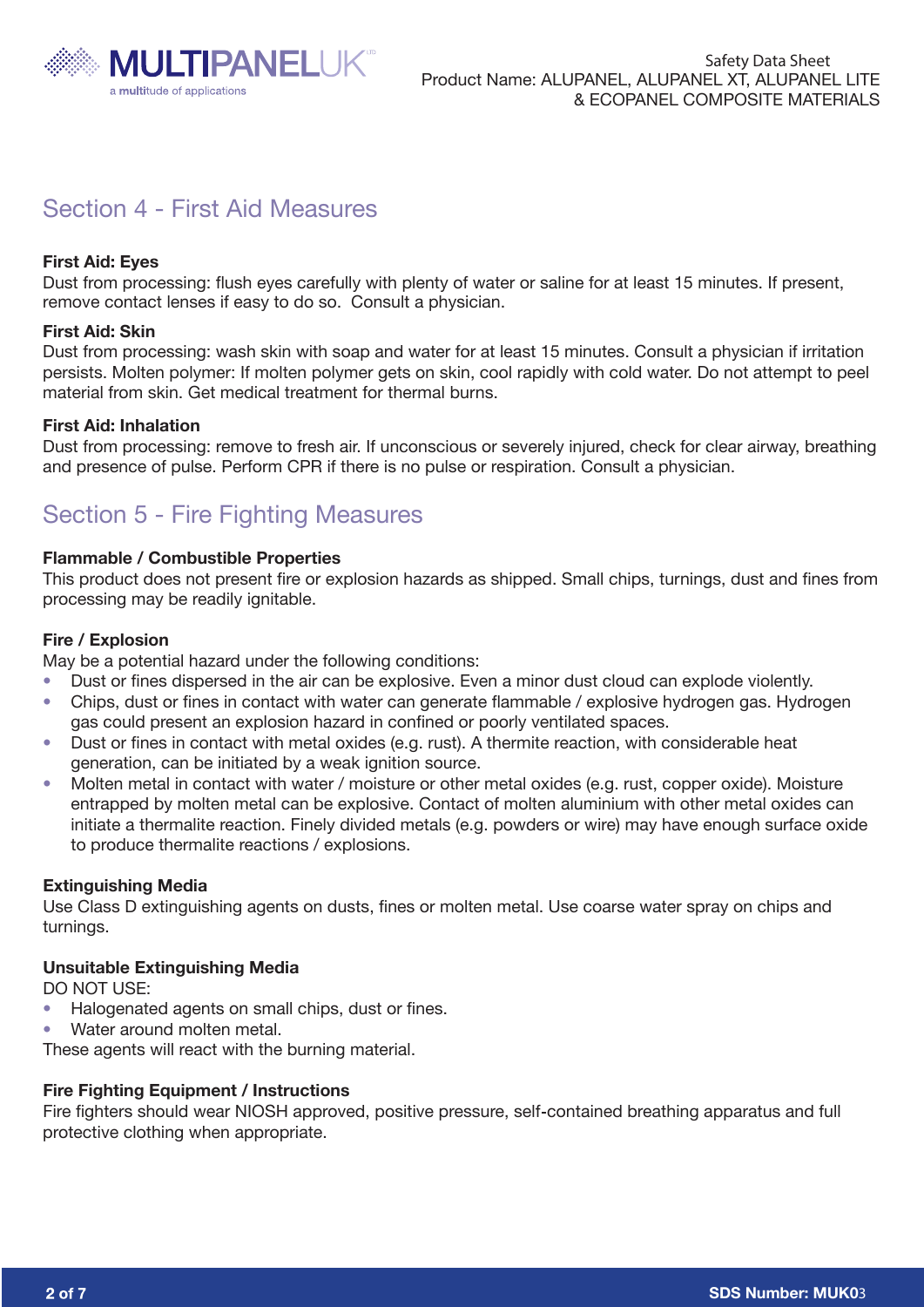

## Section 6 - Accidental Release Measures

## **Small / Large Spill**

Collect scrap for recycling. If molten: contain the flow using dry sand or salt flux as a dam. Do not use shovels or hand tools to halt the flow of molten aluminium. Allow the spill to cool before re melting as scrap. Do not attempt to take action without suitable protective equipment.

## Section 7 - Handling and Storage

## **Handling / Storage**

Avoid generating dust. Avoid contact with sharp edges or heated material. Hot and cold aluminium are not visually different. Hot aluminium does not necessarily glow red.

## **Requirements for processes which generate dust or fumes**

If processing of these products includes operations where dust or extremely fine particulate is generated, obtain and follow the safety procedures and equipment guides contained in Aluminium Association Bulletin F-1 and National Fire Protection Association (NFPA) brochures listed in Section 16. Cover and reseal partially empty containers. Use non-sparking handling equipment. Provide grounding and bonding where necessary to prevent accumulation of static charges during dust handling and transfer operation. (See section 15).

Local ventilation and vacuum systems must be designed to handle explosive dusts. Dry vacuums and electrostatic precipitators must not be used. Dust collection systems must be dedicated to aluminium dust only and should be clearly labelled as such. Do not co-mingle fines of aluminium with fines of iron, iron oxide (rust) or other metal oxides. Do not allow chips, fines or dust to contact water, particularly in enclosed areas. Avoid all ignition sources. Good housekeeping practices must be maintained.

### **Requirements for re-melting of scrap material and / or Ingot.**

Molten metal and water can be an explosive combination. The risk is greatest when there is sufficient molten metal to entrap or seal off the water. Water and other forms of contamination on or contained in scrap are known to have caused explosions in melting operations. While the products may have minimal surface roughness and internal voids, there remains the possibility of moisture contamination or entrapment. If confined, even a few drops of water can lead to violent explosions. All tooling and containers which come into contact with molten metal must be preheated or specially coated and rust free. Moulds and ladles must be preheated or oiled prior to casting. Any surfaces that may contain molten metal (e.g. concrete) should be specially coated.

Drops of molten metal in water (e.g. from plasma arc cutting), while not normally an explosion hazard, can generate enough flammable hydrogen gas to present an explosion hazard. Vigorous circulation of the water and removal of the particles minimize the hazards.

During melting operations, the following minimum guidelines should be observed:

- Inspect all materials prior to furnace charging and completely remove surface contamination such as water, ice, snow, deposits of grease and oil or other surface contamination resulting from weather exposure, shipment or storage. ï
- Store materials in dry, heated areas with any cracks or cavities pointed downwards. ï
- Preheat and dry large or heavy items adequately before charging into a furnace containing molten metal. This is typically done by use of a drying oven or homogenizing furnace. The drying cycle should bring the internal metal temperature of the coldest item of the batch to 400°F and then hold at that temperature for 6 hours. ï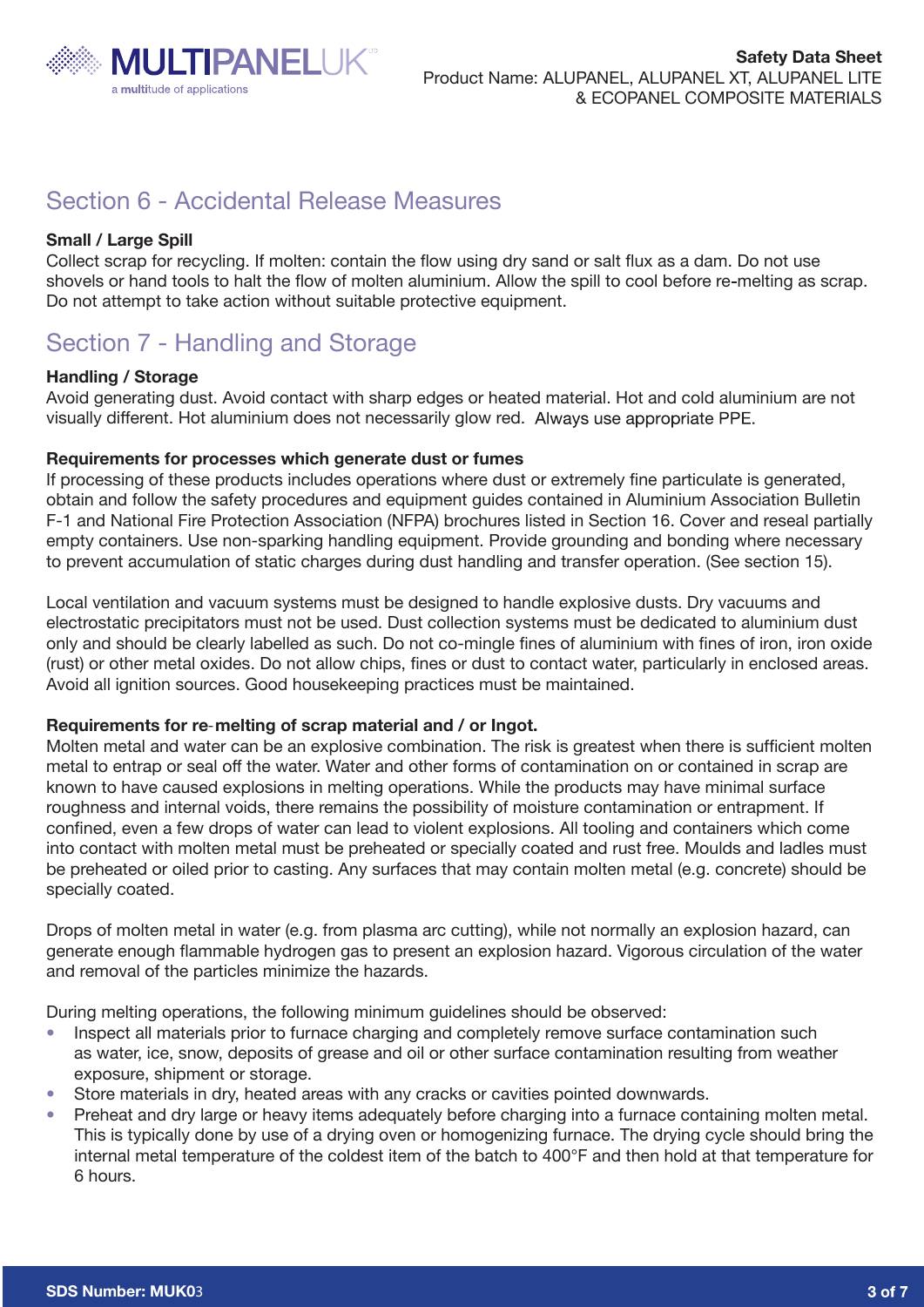

# Section 8 - Exposure Controls / Personal Protection

## **Engineering Controls**

If dust is generated through processing: use with adequate explosion-proof ventilation to meet the limits listed in Section 8, Exposure Guidelines.

## **Personal Protective Equipment**

#### **Respiratory Protection:**

If dust is generated through processing: use NIOSH-approved respiratory protection as specified by an Industrial Hygienist or other qualified professional if concentrations exceed the limits listed in Section 8, Exposure Guidelines. Suggested respiratory protection: N100.

### **Eye Protection:**

Wear safety glasses / goggles to avoid eye injury.

**Hand Protection:**  Wear appropriate gloves. No other skin protection required.

## **Component Exposure Guidelines**

| Magnesium Oxide | <b>ACGIH</b><br>ACGIH TWA (mg/m <sup>3</sup> ) | <b>OSHA Exposure Limit</b><br>10 mg/m $3$ |
|-----------------|------------------------------------------------|-------------------------------------------|
| Chrome Ore      | ACGIH TWA (mg/m <sup>3</sup> )                 | $0.05 \,\mathrm{mg/m^3}$                  |

## Section 9 - Physical and Chemical Properties

| <b>Physical and Chemical Properties</b> |                                                            |  |  |
|-----------------------------------------|------------------------------------------------------------|--|--|
| <b>Physical State</b>                   | Solid panels                                               |  |  |
| Appearance                              | Solid sheet of sandwich construction, various colours      |  |  |
| <b>Boiling Point</b>                    | Not applicable                                             |  |  |
| <b>Melting Point</b>                    | Aluminium: 900-1200°F (482-649°C); Polymer ~ 220°F (104°C) |  |  |
| <b>Vapour Pressure</b>                  | Not applicable                                             |  |  |
| <b>Vapour Density</b>                   | Not applicable                                             |  |  |
| Solubility in Water                     | None                                                       |  |  |
| <b>Specific Gravity</b>                 | See Density                                                |  |  |
| Density                                 | Range: generally 1.10-2.27 g/cm3 (0.040-0.075 lb/in3)      |  |  |
| pH Level                                | Not applicable                                             |  |  |
| Odour                                   | <b>Odourless</b>                                           |  |  |
| <b>Odour Threshold</b>                  | Not applicable                                             |  |  |
| <b>Octanol-Water Coefficient</b>        | Not applicable                                             |  |  |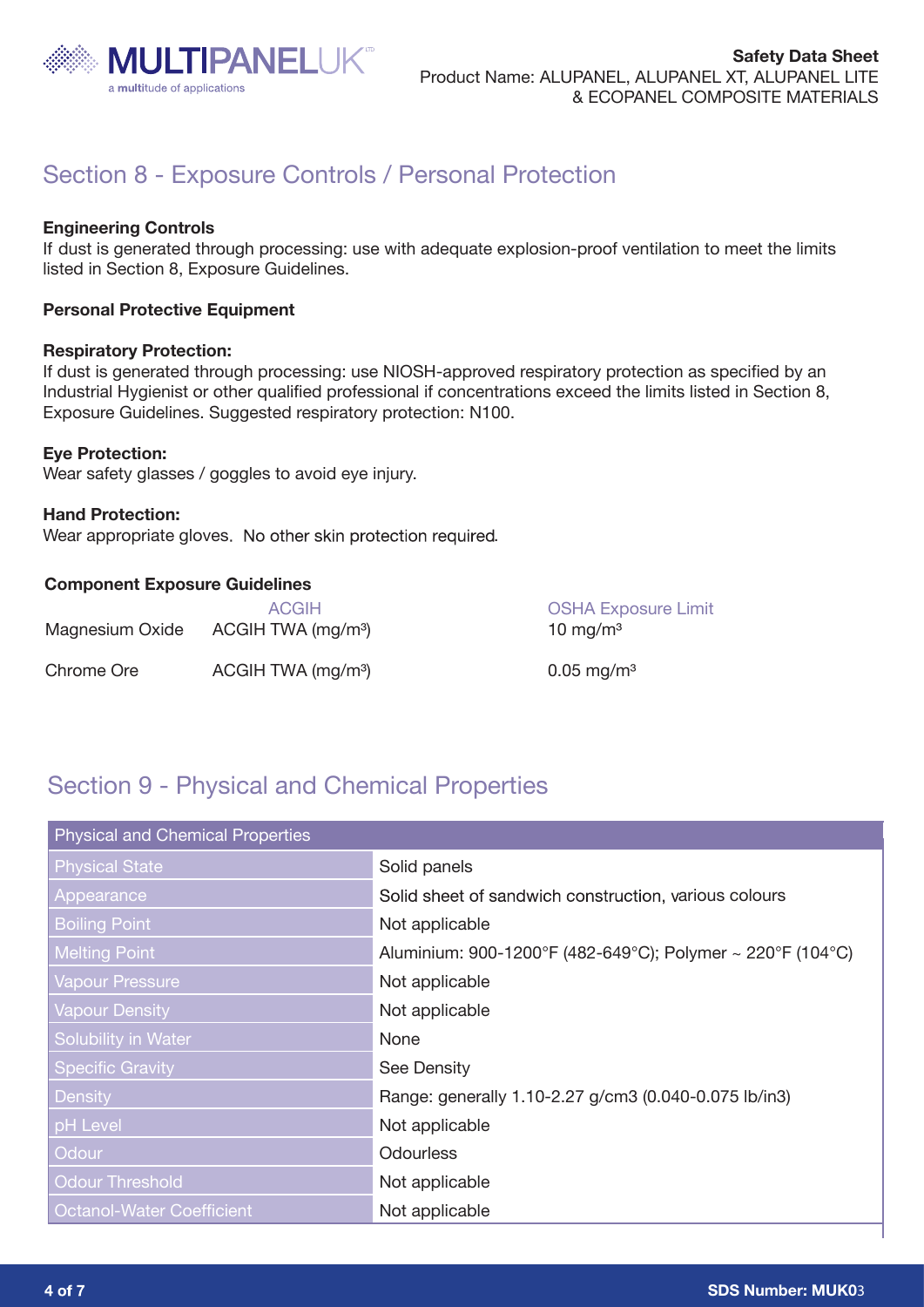

# Section 10 - Stability and Reactivity Information

## **Stability**

Stable under normal conditions of use, storage and transportation as shipped.

## **Conditions to Avoid**

Temperatures >80°C

Chips, fines, dust and molten metal are considerably more reactive with the following:

### **Water**

Slowly generates flammable / explosive hydrogen gas and heat. Generation rate is greatly increased with smaller particles (e.g. fines and dust). Molten metal can react violently / explosively with water or moisture, particularly when the water is entrapped.

### **Heat**

Oxidizes at a rate dependent upon temperature and particle size.

### **Acids and Alkalis**

Reacts to generate flammable / explosive hydrogen gas. Generation rate is greatly increased with smaller particles (e.g. fines and dust).

### **Halogenated Compounds**

Many halogenated hydrocarbons, including halogenated fire extinguishing agents, can react violently with finely divided aluminium.

### **Iron Oxide (rust) and other metal oxides (e.g. copper and lead oxides)**

A violent thermite reaction generating considerable heat can occur. Reaction with aluminium fines and dusts requires only very weak ignition sources for initiation. Molten aluminium can react violently with iron oxide without external ignition source.

### **Iron Powder and Water**

An explosive reaction forming hydrogen gas occurs when heated above 1470°F (800°C)

### **Hazardous Decomposition**

Combustion of the coatings can generate carbon monoxide, carbon dioxide, aldehydes, metal oxides (of lead, copper, cobalt and antimony) and oxides of nitrogen.

## Section 11 - Toxicological Information

| <b>Acute toxicity</b> | Not classified |
|-----------------------|----------------|
|                       |                |

### **Magnesium Oxide**

| LD50 oral rat | >5000 mg/kg (Rat; literature study)                                    |
|---------------|------------------------------------------------------------------------|
|               | LD50 dermal rabbit > 2000 mg/kg body weight (Rabbit; literature study) |

### **Chrome Ore**

| IARC group |  |
|------------|--|
|------------|--|

3 - Not classifiable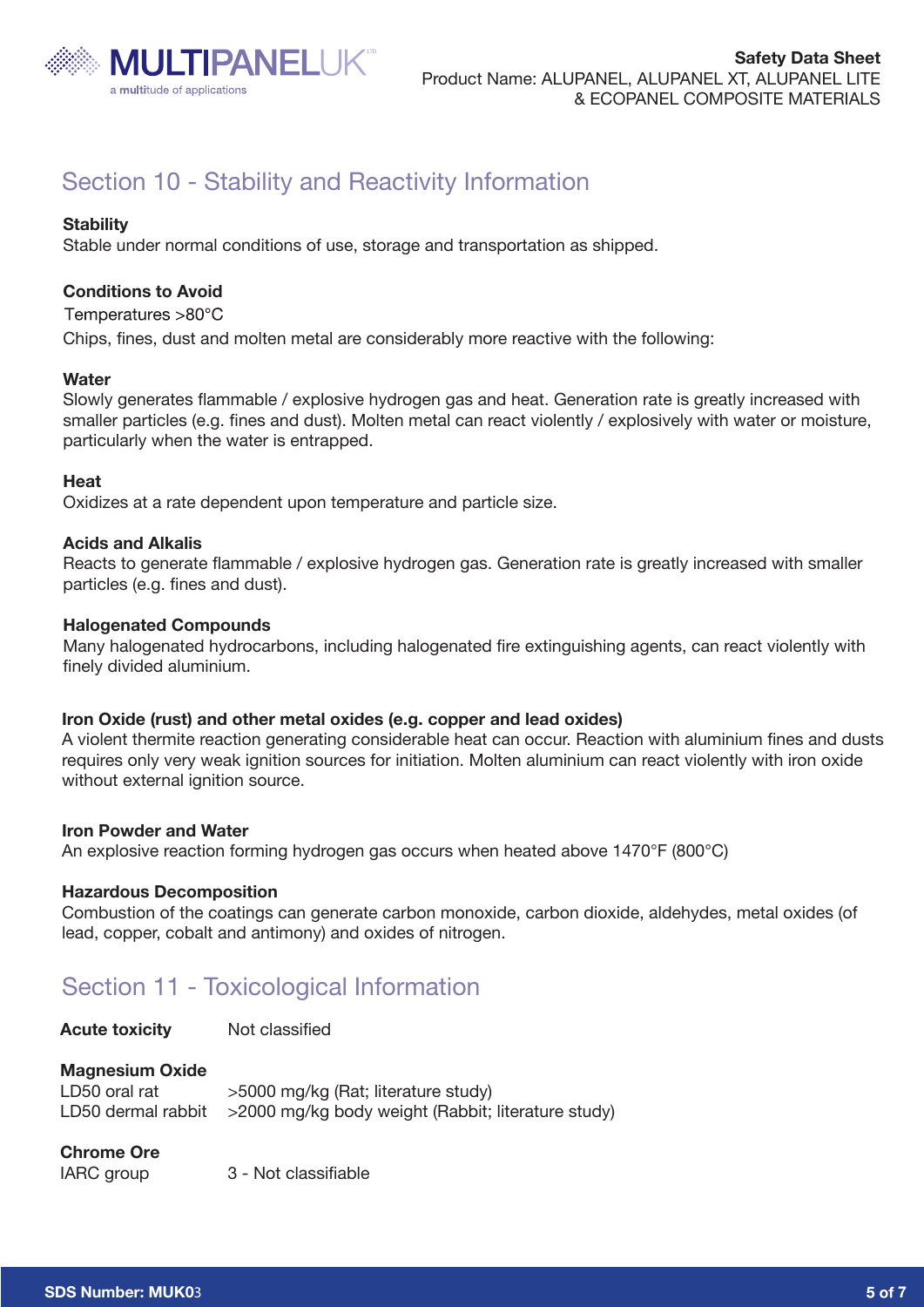

# Section 12 - Ecological Information

**Eco toxicity General Product Information** No information available for product.

## **Persistence and degradability**

Alupanel is stable when used as directed under regular circumstances.

## **Biodegrading**

Alupanel is not biologically degradable.

## Section 13 - Disposal Considerations

### **Disposal Instructions**

Reuse or recycle material whenever possible. For disposal, characterise material in accordance with local regulations.

## Section 14 - Transportation Information

| Road transport, category ADR / RID / GGVS / GGVE: | Non-hazardous product |
|---------------------------------------------------|-----------------------|
| Domestic Shipping, ADN / ADNR Category:           | Non Hazardous Product |
| Ocean shipping, IMDG / GGV category:              | Non-hazardous product |
| Air transport, ICAO / IATA category:              | Non-hazardous product |
| Additional transport / indications:               | <b>None</b>           |

### **Special Transportation**

|                                 | <b>PSN #1</b>            | <b>PSN #2</b> | <b>PSN #3</b> | <b>PSN #4</b> |
|---------------------------------|--------------------------|---------------|---------------|---------------|
| <b>Proper Shipping Name</b>     | Not regulated            |               |               |               |
| <b>Hazard Class</b>             |                          |               |               |               |
| UN NA Number                    |                          |               |               |               |
| <b>Packing Group</b>            | $\overline{\phantom{a}}$ |               |               |               |
| <b>RQ</b>                       |                          |               |               |               |
| <b>Other - Tech Name</b>        |                          |               |               |               |
| <b>Other - Marine Pollutant</b> |                          |               |               |               |